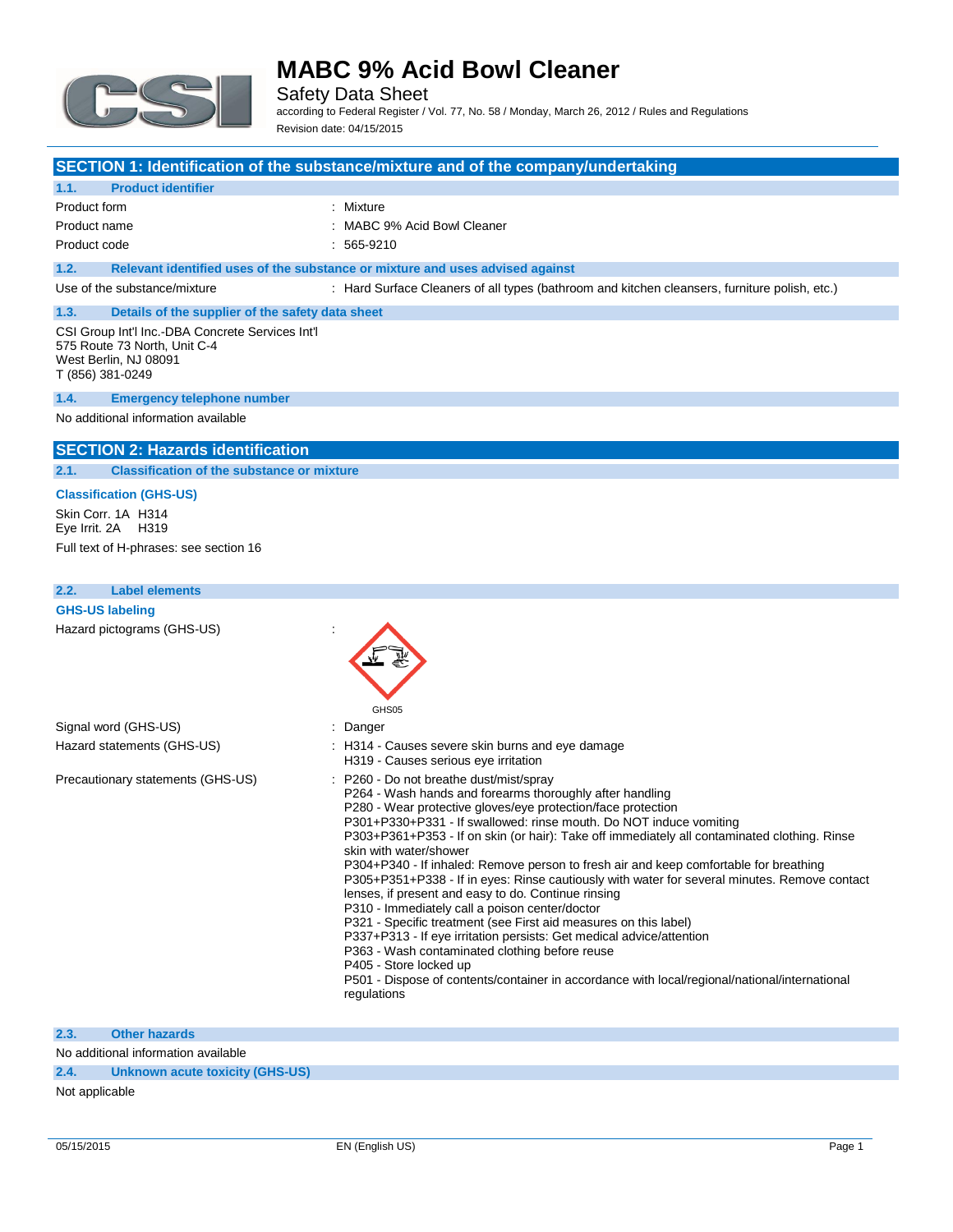Safety Data Sheet

according to Federal Register / Vol. 77, No. 58 / Monday, March 26, 2012 / Rules and Regulations

## **SECTION 3: Composition/information on ingredients 3.1. Substance** Not applicable **3.2. Mixture Name Product identifier 1989 12 Classification (GHS-US) Product identifier 1989 12 Classification (GHS-US)** Surfactant Group **Example 20** 10 - 20 Acute Tox. 4 (Oral), H302 Skin Irrit. 2, H315

Full text of H-phrases: see section 16

|                                       | <b>SECTION 4: First aid measures</b>                        |                                                                                                                                                                                                                                            |
|---------------------------------------|-------------------------------------------------------------|--------------------------------------------------------------------------------------------------------------------------------------------------------------------------------------------------------------------------------------------|
| 4.1.                                  | <b>Description of first aid measures</b>                    |                                                                                                                                                                                                                                            |
| First-aid measures general            |                                                             | : Never give anything by mouth to an unconscious person. If you feel unwell, seek medical<br>advice (show the label where possible).                                                                                                       |
| First-aid measures after inhalation   |                                                             | : Remove victim to fresh air and keep at rest in a position comfortable for breathing. Immediately<br>call a poison center or doctor/physician.                                                                                            |
| First-aid measures after skin contact |                                                             | Remove/Take off immediately all contaminated clothing. Rinse skin with water/shower.<br>Immediately call a poison center or doctor/physician.                                                                                              |
| First-aid measures after eye contact  |                                                             | Rinse cautiously with water for several minutes. Remove contact lenses, if present and easy to<br>do. Continue rinsing. Immediately call a poison center or doctor/physician. If eye irritation<br>persists: Get medical advice/attention. |
| First-aid measures after ingestion    |                                                             | : Rinse mouth. Do NOT induce vomiting. Immediately call a poison center or doctor/physician.                                                                                                                                               |
| 4.2.                                  | Most important symptoms and effects, both acute and delayed |                                                                                                                                                                                                                                            |
| Symptoms/injuries                     |                                                             | : Causes severe skin burns and eye damage.                                                                                                                                                                                                 |
| Symptoms/injuries after eye contact   |                                                             | : Causes serious eye irritation.                                                                                                                                                                                                           |
| 4.3.                                  |                                                             | Indication of any immediate medical attention and special treatment needed                                                                                                                                                                 |
| No additional information available   |                                                             |                                                                                                                                                                                                                                            |
|                                       | <b>SECTION 5: Firefighting measures</b>                     |                                                                                                                                                                                                                                            |
| 5.1.                                  | <b>Extinguishing media</b>                                  |                                                                                                                                                                                                                                            |
| Suitable extinguishing media          |                                                             | : Foam. Dry powder. Carbon dioxide. Water spray. Sand.                                                                                                                                                                                     |
| Unsuitable extinguishing media        |                                                             | : Do not use a heavy water stream.                                                                                                                                                                                                         |
|                                       |                                                             |                                                                                                                                                                                                                                            |
| 5.2.                                  | Special hazards arising from the substance or mixture       |                                                                                                                                                                                                                                            |
| Reactivity                            |                                                             | : Thermal decomposition generates : corrosive vapors.                                                                                                                                                                                      |
| 5.3.                                  | <b>Advice for firefighters</b>                              |                                                                                                                                                                                                                                            |
| Firefighting instructions             |                                                             | : Use water spray or fog for cooling exposed containers. Exercise caution when fighting any<br>chemical fire. Prevent fire-fighting water from entering environment.                                                                       |
| Protection during firefighting        |                                                             | : Do not enter fire area without proper protective equipment, including respiratory protection.                                                                                                                                            |
|                                       | <b>SECTION 6: Accidental release measures</b>               |                                                                                                                                                                                                                                            |
| 6.1.                                  |                                                             | Personal precautions, protective equipment and emergency procedures                                                                                                                                                                        |
| 6.1.1.                                | For non-emergency personnel                                 |                                                                                                                                                                                                                                            |
| <b>Emergency procedures</b>           |                                                             | : Evacuate unnecessary personnel.                                                                                                                                                                                                          |
|                                       |                                                             |                                                                                                                                                                                                                                            |
| 6.1.2.                                | For emergency responders                                    |                                                                                                                                                                                                                                            |
| Protective equipment                  |                                                             | : Equip cleanup crew with proper protection.                                                                                                                                                                                               |
| Emergency procedures                  |                                                             | : Ventilate area.                                                                                                                                                                                                                          |
| 6.2.                                  | <b>Environmental precautions</b>                            |                                                                                                                                                                                                                                            |
|                                       |                                                             | Prevent entry to sewers and public waters. Notify authorities if liquid enters sewers or public waters.                                                                                                                                    |
| 6.3.                                  | Methods and material for containment and cleaning up        |                                                                                                                                                                                                                                            |
| Methods for cleaning up               |                                                             | : Soak up spills with inert solids, such as clay or diatomaceous earth as soon as possible. Collect<br>spillage. Store away from other materials.                                                                                          |
| 6.4.                                  | <b>Reference to other sections</b>                          |                                                                                                                                                                                                                                            |

See Heading 8. Exposure controls and personal protection.

Eye Irrit. 2A, H319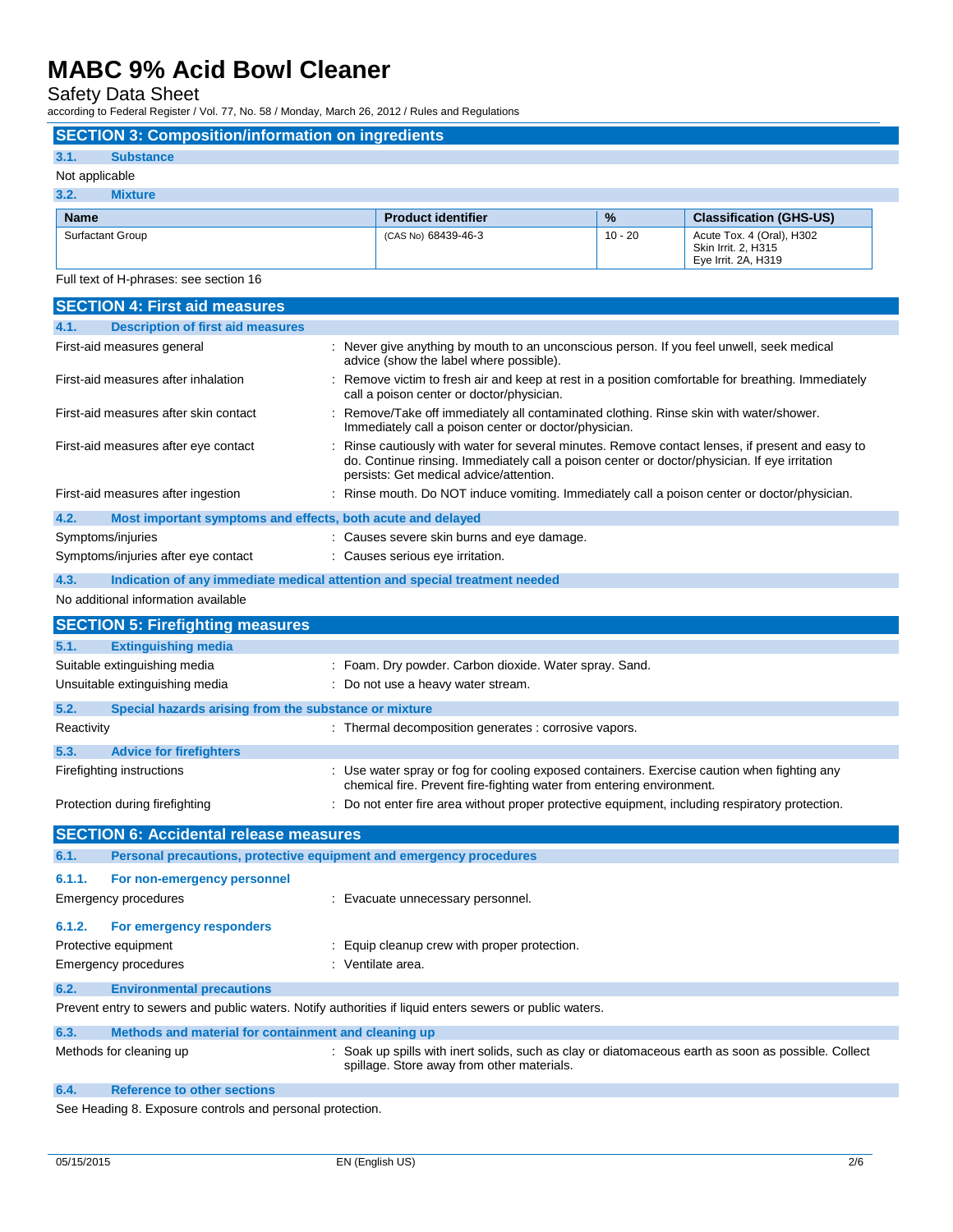Safety Data Sheet

according to Federal Register / Vol. 77, No. 58 / Monday, March 26, 2012 / Rules and Regulations

| <b>SECTION 7: Handling and storage</b>                               |                                                                                                                                                                                                                                                                                     |
|----------------------------------------------------------------------|-------------------------------------------------------------------------------------------------------------------------------------------------------------------------------------------------------------------------------------------------------------------------------------|
| <b>Precautions for safe handling</b><br>7.1.                         |                                                                                                                                                                                                                                                                                     |
| Precautions for safe handling                                        | : Wash hands and other exposed areas with mild soap and water before eating, drinking or<br>smoking and when leaving work. Provide good ventilation in process area to prevent formation<br>of vapor. Do not breathe dust/mist/spray. Avoid contact during pregnancy/while nursing. |
| Hygiene measures                                                     | : Wash hands and forearms thoroughly after handling.                                                                                                                                                                                                                                |
| Conditions for safe storage, including any incompatibilities<br>7.2. |                                                                                                                                                                                                                                                                                     |
| Technical measures                                                   | : Comply with applicable regulations.                                                                                                                                                                                                                                               |
| Storage conditions                                                   | : Keep only in the original container in a cool, well ventilated place away from heat, hot surfaces,<br>sparks, open flame and other ignition sources. No smoking. Keep container closed when not in<br>use.                                                                        |
| Incompatible products                                                | : Strong bases. Strong acids.                                                                                                                                                                                                                                                       |
| Incompatible materials                                               | : Sources of ignition. Direct sunlight.                                                                                                                                                                                                                                             |

## **7.3. Specific end use(s)**

No additional information available

|                                   | <b>SECTION 8: Exposure controls/personal protection</b> |
|-----------------------------------|---------------------------------------------------------|
| 8.1.<br><b>Control parameters</b> |                                                         |
| <b>MABC 9% Acid Bowl Cleaner</b>  |                                                         |
| <b>ACGIH</b>                      | Not applicable                                          |
| <b>OSHA</b>                       | Not applicable                                          |
| Surfactant Group (68439-46-3)     |                                                         |
| <b>ACGIH</b>                      | Not applicable                                          |
| <b>OSHA</b>                       | Not applicable                                          |

| 8.2.<br><b>Exposure controls</b> |                                                                            |
|----------------------------------|----------------------------------------------------------------------------|
| Personal protective equipment    | : Avoid all unnecessary exposure.                                          |
| Hand protection                  | : Wear protective gloves/eye protection/face protection protective gloves. |
| Eye protection                   | : Chemical goggles or face shield.                                         |
| Skin and body protection         | : Wear suitable protective clothing.                                       |
| Respiratory protection           | : Wear appropriate mask.                                                   |
| Other information                | : Do not eat, drink or smoke during use.                                   |

## **SECTION 9: Physical and chemical properties**

| Information on basic physical and chemical properties<br>9.1. |                     |
|---------------------------------------------------------------|---------------------|
| Physical state                                                | : Liquid            |
| Color                                                         | pink                |
| Odor                                                          | : Lavender          |
| Odor threshold                                                | No data available   |
| рH                                                            | 1<br>÷.             |
| Melting point                                                 | No data available   |
| Freezing point                                                | No data available   |
| Boiling point                                                 | : 230 °F            |
| Flash point                                                   | No data available   |
| Relative evaporation rate (butyl acetate=1)                   | No data available   |
| Flammability (solid, gas)                                     | No data available   |
| <b>Explosion limits</b>                                       | : No data available |
| Explosive properties                                          | No data available   |
| Oxidizing properties                                          | No data available   |
| Vapor pressure                                                | No data available   |
| Relative density                                              | 1.05                |
| Relative vapor density at 20 °C                               | : Same as water     |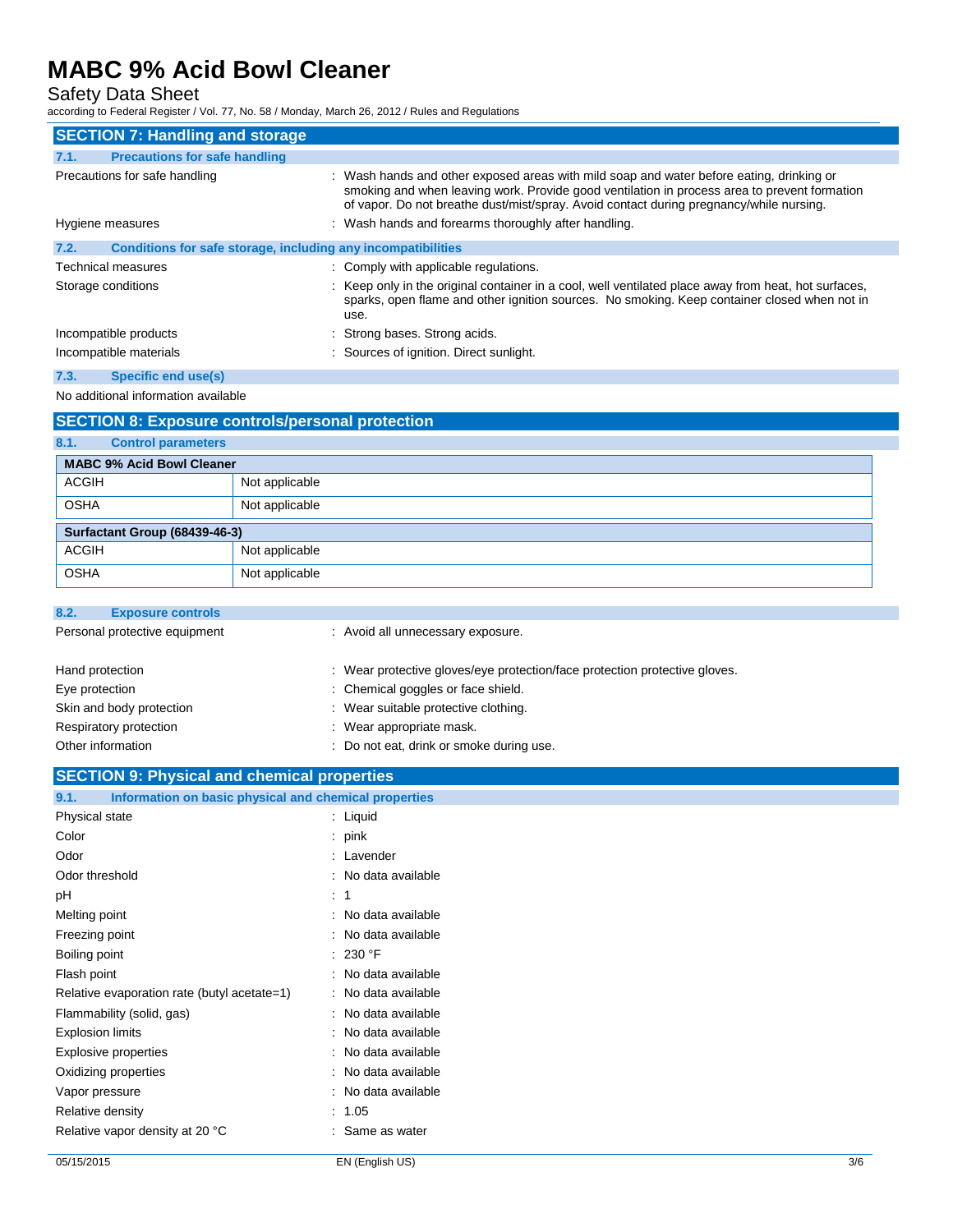Safety Data Sheet

according to Federal Register / Vol. 77, No. 58 / Monday, March 26, 2012 / Rules and Regulations

| Solubility                | : Soluble in water.<br>Water: Solubility in water of component(s) of the mixture :<br>$\cdot$ : |
|---------------------------|-------------------------------------------------------------------------------------------------|
| Log Pow                   | : No data available                                                                             |
| Log Kow                   | : No data available                                                                             |
| Auto-ignition temperature | : No data available                                                                             |
| Decomposition temperature | : No data available                                                                             |
| Viscosity                 | : No data available                                                                             |
| Viscosity, kinematic      | : No data available                                                                             |
| Viscosity, dynamic        | : No data available                                                                             |

## **9.2. Other information**

No additional information available

| <b>SECTION 10: Stability and reactivity</b>          |
|------------------------------------------------------|
| <b>Reactivity</b>                                    |
| Thermal decomposition generates : corrosive vapors.  |
| <b>Chemical stability</b>                            |
| Stable under normal conditions. Not established.     |
| <b>Possibility of hazardous reactions</b>            |
| Not established.                                     |
| <b>Conditions to avoid</b>                           |
| Direct sunlight. Extremely high or low temperatures. |
| Incompatible materials                               |
| Strong acids. Strong bases.                          |
| <b>Hazardous decomposition products</b>              |
|                                                      |

Fume. Carbon monoxide. Carbon dioxide. Thermal decomposition generates : corrosive vapors.

## **SECTION 11: Toxicological information 11.1. Information on toxicological effects**

## Acute toxicity **in the case of the contract of the contract of the contract of the contract of the contract of the contract of the contract of the contract of the contract of the contract of the contract of the contract of**

| Surfactant Group (68439-46-3)                          |                                                                     |
|--------------------------------------------------------|---------------------------------------------------------------------|
| LD50 oral rat                                          | 1378 mg/kg (Rat)                                                    |
| LD50 dermal rabbit                                     | $>$ 2000 mg/kg (Rabbit)                                             |
| ATE US (oral)                                          | 1378.000 mg/kg body weight                                          |
| Skin corrosion/irritation                              | : Causes severe skin burns and eye damage.                          |
|                                                        | pH: 1                                                               |
| Serious eye damage/irritation                          | : Causes serious eye irritation.                                    |
|                                                        | pH: 1                                                               |
| Respiratory or skin sensitization                      | : Not classified                                                    |
| Germ cell mutagenicity                                 | : Not classified                                                    |
| Carcinogenicity                                        | : Not classified                                                    |
| Reproductive toxicity                                  | : Not classified                                                    |
| Specific target organ toxicity (single exposure)       | : Not classified                                                    |
| Specific target organ toxicity (repeated<br>exposure)  | : Not classified                                                    |
| Aspiration hazard                                      | : Not classified                                                    |
| Potential Adverse human health effects and<br>symptoms | : Based on available data, the classification criteria are not met. |
| Symptoms/injuries after eye contact                    | : Causes serious eye irritation.                                    |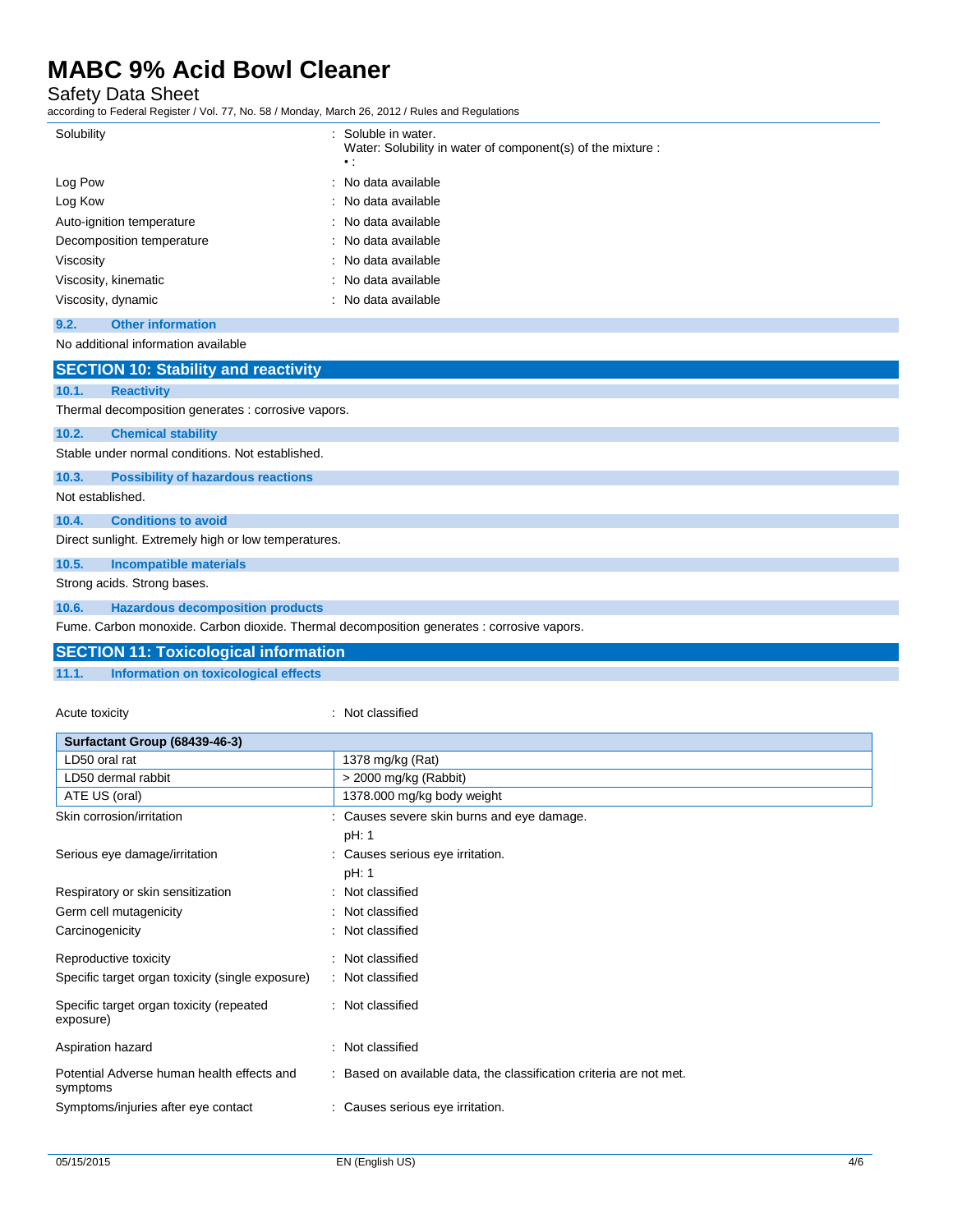## Safety Data Sheet

according to Federal Register / Vol. 77, No. 58 / Monday, March 26, 2012 / Rules and Regulations

| <b>SECTION 12: Ecological information</b>                                                                  |                                                                                                                                                                                  |
|------------------------------------------------------------------------------------------------------------|----------------------------------------------------------------------------------------------------------------------------------------------------------------------------------|
| 12.1.<br><b>Toxicity</b>                                                                                   |                                                                                                                                                                                  |
| No additional information available                                                                        |                                                                                                                                                                                  |
| 12.2.<br><b>Persistence and degradability</b>                                                              |                                                                                                                                                                                  |
| <b>MABC 9% Acid Bowl Cleaner</b>                                                                           |                                                                                                                                                                                  |
| Persistence and degradability                                                                              | Not established.                                                                                                                                                                 |
| Surfactant Group (68439-46-3)                                                                              |                                                                                                                                                                                  |
| Persistence and degradability                                                                              | Readily biodegradable in water.                                                                                                                                                  |
| 12.3.<br><b>Bioaccumulative potential</b>                                                                  |                                                                                                                                                                                  |
| <b>MABC 9% Acid Bowl Cleaner</b>                                                                           |                                                                                                                                                                                  |
| Bioaccumulative potential                                                                                  | Not established.                                                                                                                                                                 |
| Surfactant Group (68439-46-3)                                                                              |                                                                                                                                                                                  |
| Bioaccumulative potential                                                                                  | No bioaccumulation data available.                                                                                                                                               |
| 12.4.<br><b>Mobility in soil</b>                                                                           |                                                                                                                                                                                  |
| No additional information available                                                                        |                                                                                                                                                                                  |
| 12.5.<br><b>Other adverse effects</b>                                                                      |                                                                                                                                                                                  |
| Effect on the global warming                                                                               | : No known ecological damage caused by this product.                                                                                                                             |
| Other information                                                                                          | : Avoid release to the environment.                                                                                                                                              |
| <b>SECTION 13: Disposal considerations</b>                                                                 |                                                                                                                                                                                  |
| 13.1.<br><b>Waste treatment methods</b>                                                                    |                                                                                                                                                                                  |
| Waste disposal recommendations                                                                             | : Dispose in a safe manner in accordance with local/national regulations. Dispose of<br>contents/container in accordance with local/regional/national/international regulations. |
|                                                                                                            | : Avoid release to the environment.                                                                                                                                              |
| Ecology - waste materials                                                                                  |                                                                                                                                                                                  |
| <b>SECTION 14: Transport information</b>                                                                   |                                                                                                                                                                                  |
| <b>Department of Transportation (DOT)</b>                                                                  |                                                                                                                                                                                  |
| In accordance with DOT                                                                                     |                                                                                                                                                                                  |
| Not regulated for transport                                                                                |                                                                                                                                                                                  |
| <b>Additional information</b>                                                                              |                                                                                                                                                                                  |
| Other information                                                                                          | : No supplementary information available.                                                                                                                                        |
| <b>ADR</b>                                                                                                 |                                                                                                                                                                                  |
| No additional information available                                                                        |                                                                                                                                                                                  |
| <b>Transport by sea</b>                                                                                    |                                                                                                                                                                                  |
| No additional information available                                                                        |                                                                                                                                                                                  |
| <b>Air transport</b>                                                                                       |                                                                                                                                                                                  |
| No additional information available                                                                        |                                                                                                                                                                                  |
| <b>SECTION 15: Regulatory information</b><br>15.1. US Federal regulations                                  |                                                                                                                                                                                  |
|                                                                                                            |                                                                                                                                                                                  |
| Surfactant Group (68439-46-3)<br>Listed on the United States TSCA (Toxic Substances Control Act) inventory |                                                                                                                                                                                  |
| 15.2. International regulations                                                                            |                                                                                                                                                                                  |
| <b>CANADA</b><br>No additional information available                                                       |                                                                                                                                                                                  |